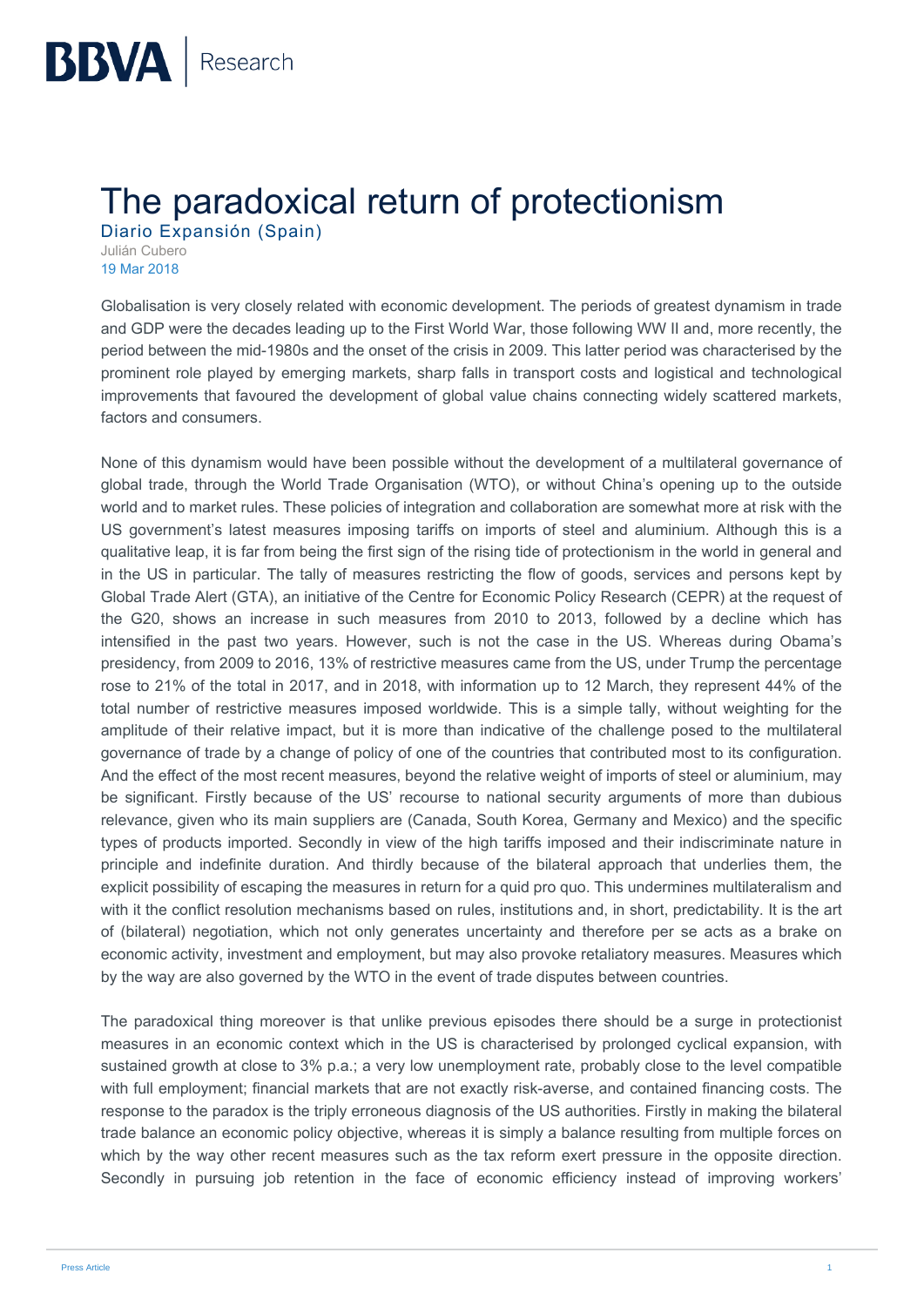

employability. And lastly in generating uncertainty, the brake par excellence on activity and employment. Paradoxical, but real.